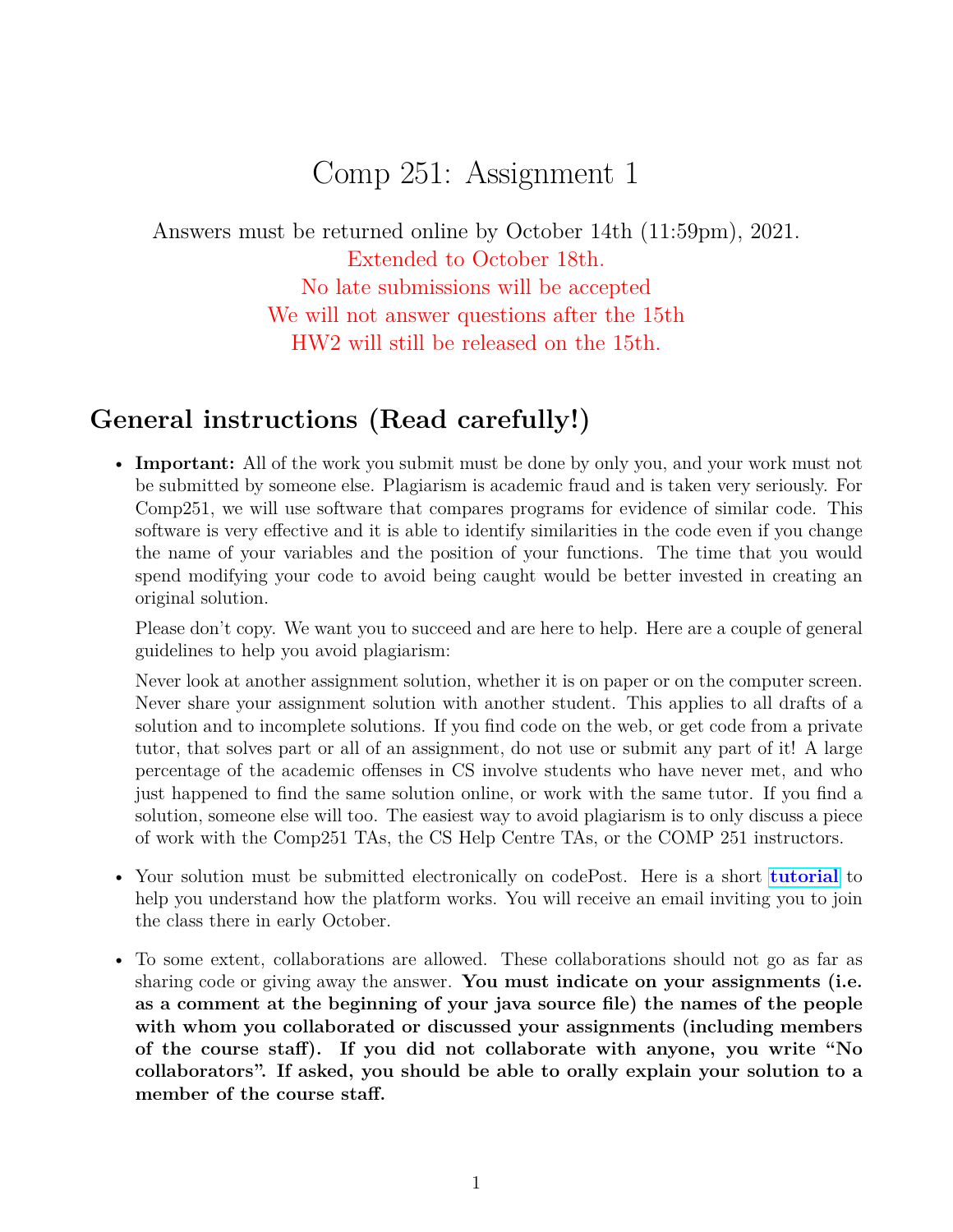- This assignment is due on October  $14^{th}$  at 11h59:59 pm. It is your responsibility to guarantee that your assignment is submitted on time. We do not cover technical issues or unexpected difficulties you may encounter. Last minute submissions are at your own risk.
- Multiple submissions are allowed before the deadline. We will only grade the last submitted file. Therefore, we encourage you to submit as early as possible a preliminary version of your solution to avoid any last minute issue.
- Late submissions can be submitted for 24 hours after the deadline, and will receive a flat penalty of 20%. We will not accept any submission more than 24 hours after the deadline. The submission site will be closed, and there will be no exceptions, except medical.
- In exceptional circumstances, we can grant a small extension of the deadline (e.g. 24h) for medical reasons only. However, such request must be submitted before the deadline, and justified by a medical note from a doctor, which must also be submitted to the McGill administration.
- Violation of any of the rules above may result in penalties or even absence of grading. If anything is unclear, it is up to you to clarify it by asking either directly the course staff during office hours, by email at (<cs251@cs.mcgill.ca>) or on the discussion board on Ed (recommended). Please, note that we reserve the right to make specific/targeted announcements affecting/extending these rules in class and/or on the website. It is your responsibility to monitor Ed for announcements.
- The course staff will answer questions about the assignment during office hours or in the online forum. We urge you to ask your questions as early as possible. We cannot guarantee that questions asked less than 24h before the submission deadline will be answered in time. In particular, we will not answer individual emails about the assignment that are sent sent the day of the deadline.

### **Technical considerations**

- You are provided some starter code that you should fill in as requested. Add your code only where you are instructed to do so. You can add some helper methods. Do not modify the code in any other way and in particular, do not change the methods or constructors that are already given to you, do not import extra code and do not touch the method headers. The format that you see on the provided code is the only format accepted for programming questions. **Any failure to comply with these rules will result in an automatic 0.**
- Public tests cases are available on codePost. You can run them on your code at any time. If your code fails those tests, it means that there is a mistake somewhere. Even if your code passes those tests, it may still contain some errors. We will grade your code with a more challenging, private set of test cases. We therefore highly encourage you to modify that tester class, expand it and share it with other students on the discussion board. Do not include it in your submission.
- Your code should be properly commented and indented.
- **Do not change or alter the name of the files you must submit, or the method headers in these files**. Files with the wrong name will not be graded. Make sure you are not changing file names by duplicating them. For example, main (2).java will not be graded. Do not add packages or change the import statements.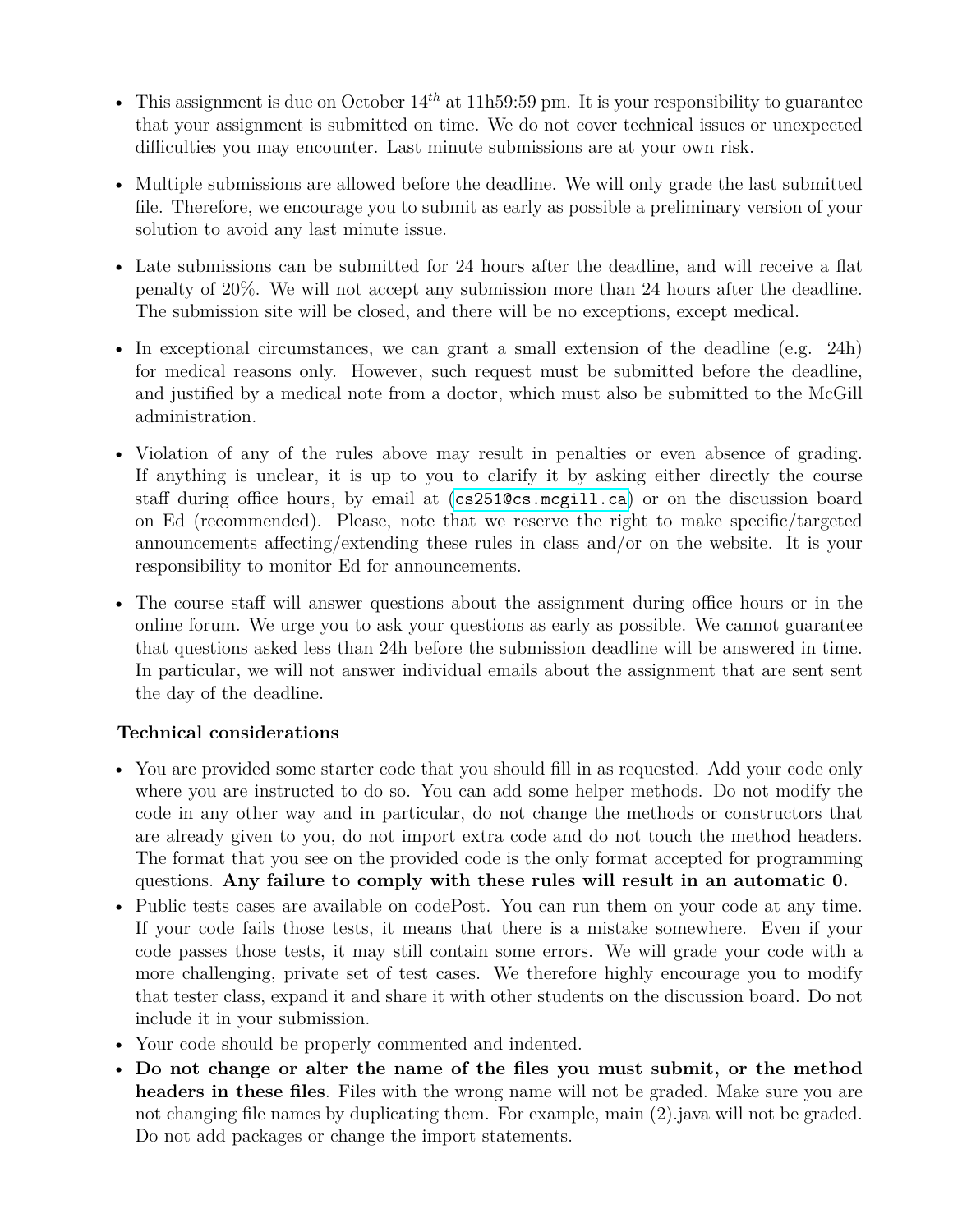- Submit your files individually on codePost (no zips)
- **You will automatically get 0 if the files you submitted on codePost do not compile, since you can ensure yourself that they do.**
- **Note that public test cases do not cover every situation and your code may encounter runtime errors when tested on private tests. This is why you need to add your own test cases and compile and run your code from command line on a linux system (see the relevant tutorial on MyCourses).**

### **Homework 1: Building a Hash table**

**Exercise 1** (20 points)**.** *Building and inserting keys into two hash tables* We want to compare the performance of hash tables implemented using chaining and open addressing. In this assignment, we will consider hash tables implemented using the multiplication and linear probing methods. We will (respectively) call the hash functions *h* and *g* and describe them below. Note that we are using the hash function *h* to define *g*.

Collisions solved by chaining (multiplication method):  $h(k) = ((A \cdot k) \mod 2^w) \gg (w - r)$ Open addressing (linear probing):  $g(k, i) = (h(k) + i) \mod 2^r$ 

In the formula above,  $r$  and  $w$  are two integers such that  $w > r$ , and  $A$  is a random number such that  $2^{w-1} < A < 2^w$ . In addition, let *n* be the number of keys inserted, and *m* the number of slots in the hash tables. Here, we set  $m = 2^r$  and  $r = \lceil w/2 \rceil$ . The *load factor*  $\alpha$  is equal to  $\frac{n}{m}$ .

We want to estimate the number of collisions when inserting keys with respect to keys and the choice of values for *A*. Note that once you build a hash table, A should remain constant for that table until you change *w*.

We provide you a set of three template files that you will complete. This file contains three classes; a main class and one for each hash function. Those contain several helper functions, namely generateRandom that enables you to generate a random number within a specified range. Details on which functions are included, how to use them, and where to add in your code can be found as comments in the java files. Please read them with attention. Note that verb?main.java? is only included for you to test out the other classes. You do not have to use it, and you must not submit it.

Your first task is to complete the two java methods Open Addressing.probe and Chaining.chain. These methods must implement the hash functions for (respectively) the linear probing and multiplication methods. They take as input a key k, as well as an integer  $0 \leq i \leq m$  for the linear probing method, and return a hash value in [0*, m*[.

Next, you will implement the method insertKey in both classes, which inserts a key *k* into the hash table and returns the number of collisions encountered before insertion, or the number of collisions encountered before giving up on inserting, if the table is full. For chaining, we consider the slots as "buckets", so it is not important where you insert the keys, or whether the ArrayList is full.

**Note that for this exercise as well as for the rest of the homework**, we define the **number of collision**s in open addressing as the number of slots visited before inserting or removing a key, not counting the slot in which the insertion is successful. For chaining, we simply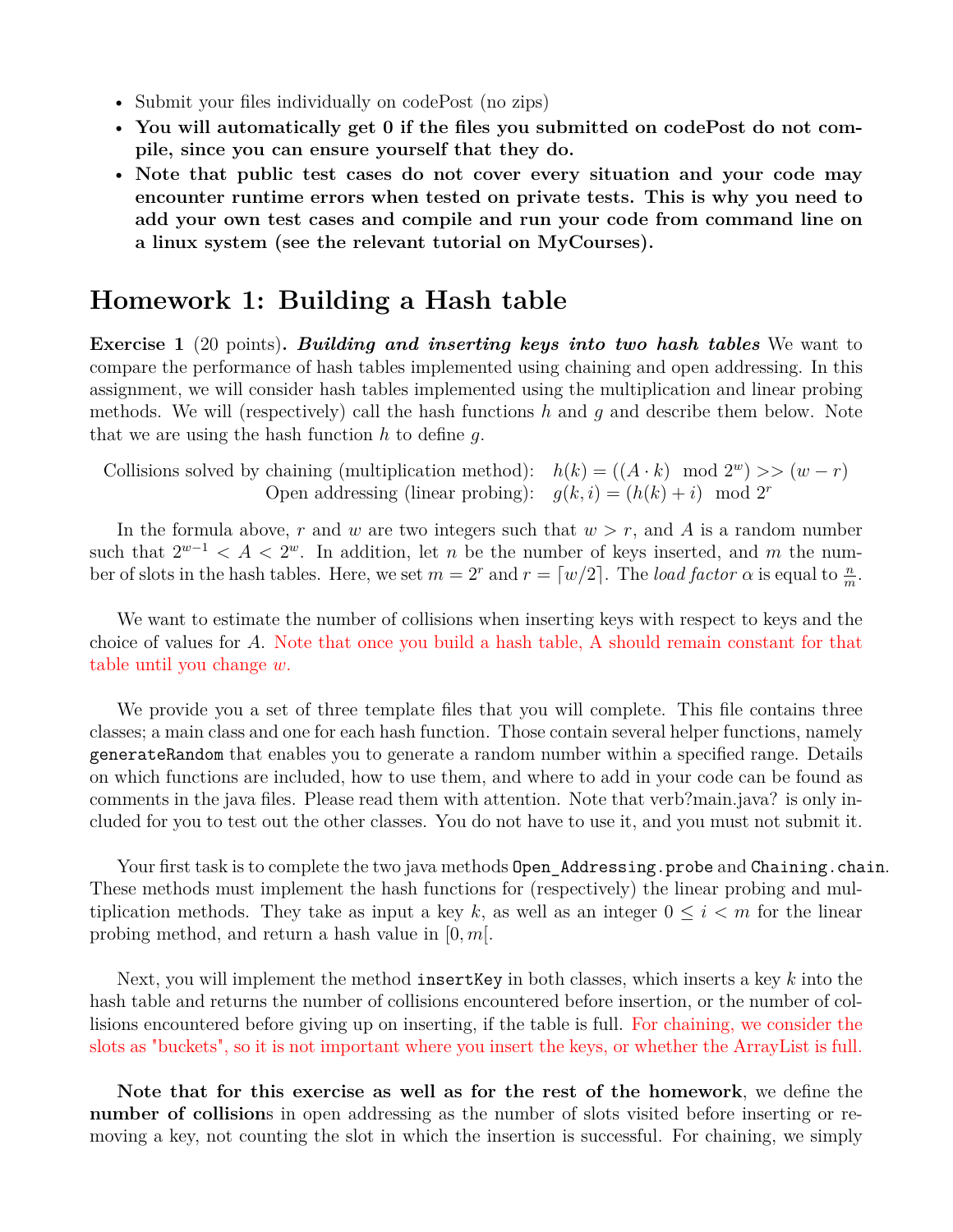consider the number of other keys in the same bin at the time of insertion as the number of collisions. You can assume the **key is not negativ**e, and that all keys are **unique**.

Once this exercises is complete, we are done with the Chaining class. All further exercises will focus on the open addressing method.

**Exercise 2** (15 points)**.** *Searching and removing keys* Then you will add a method searchKey, this one only in Open Addressing. This method should take as input a key  $k$ , and should return an array of two integers. The first one will be the index of *k* in the table if *k* is found, otherwise it returns -1. The second element of the array will be the number of collisions that happened before finding the key. If the key is not in the hash table, the element should show the number of slots visited. The search phase should be optimized: you should visit as few slots as possible.

You will also implement a method removeKey, only in Open Addressing. This method should take as input a key *k*, and remove it from the hash table while visiting the minimum number of slots possible. Like insertKey, it should output the number of collisions. If the key is not in the hash table, the method should simply not change the hash table, and output the number of slots visited. You can call searchKey in this method. You will notice from the code and comments that empty slots are given a value of  $-1$ . If applicable, you are allowed to use a different notation of your choice for slots containing a deleted element.

Note: we ask for the number of slots visited instead of the number of collisions in the case where the key is not in the hash table because the definition of collision makes no sense if there is no key to collide with.

#### **Exercise 3** (15 points)**.** *Automatic resize of the hash table*

At this point you have a working hash table. We will now focus on making it usable under real conditions. First of all, the hash table has a finite amount of slots *m*. As the load factor increases the efficiency gets lower. In practical terms, we don't want the load factor to ever reach values over 0.75. The common way around that is to double the size of your table when necessary. Implement the insertKeyResize method so that it inserts the key and resizes the hash table if the load factor goes (strictly) over 0.75. You can call insertKey in this method. Note that *r, w* and *A* will have to be updated and the keys already registered may have to be relocated. Return the number of collisions when inserting the key into the resized table.

#### **Exercise 4** (20 points)**.** *Optimization*

When you solved Exercise 2, you had the option to use a specific marker for slots in which a key was inserted and then removed. You may have noticed that, when a key is deleted after the insertion of other keys, it may cause collisions that are no longer necessary now that the responsible key has been removed. To fix this, another key in the table whose hash probing sequence encounters that slot could be relocated there. Implement the function searchKeyOptimized, which not only does the same job as the searchKey function, but can also relocate a key if that improves the performance of searching in the table by minimizing the number of collisions.